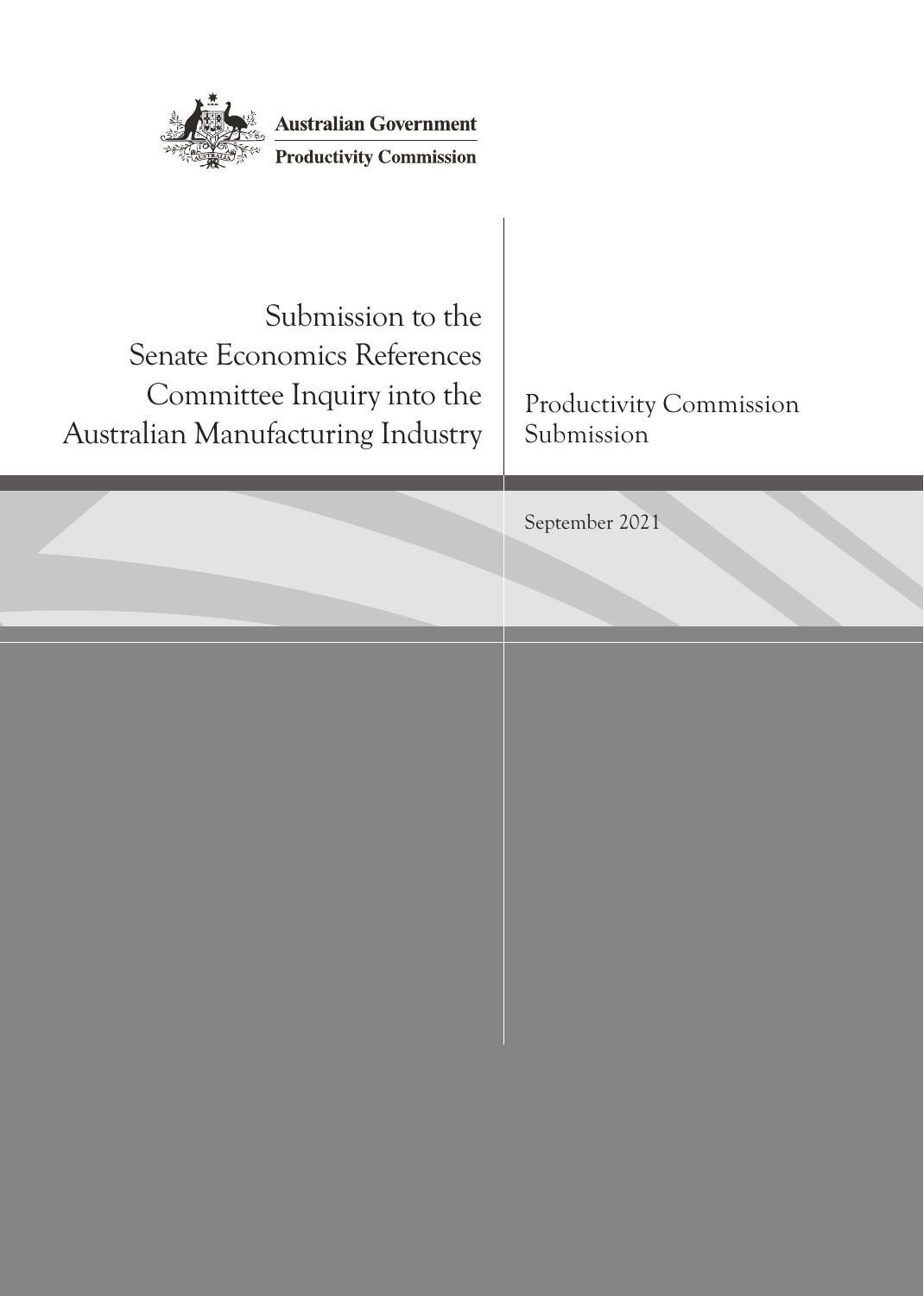#### **Key points**

- Manufacturing accounts for less than 10 per cent of the Australian economy. Consistent with the pattern in other advanced economies, it continues to fall as a share of Gross Domestic Product (GDP).
- Nonetheless, manufacturing has tended to receive a disproportionally high share of government assistance.
- A number of broad enablers can help the manufacturing sector to reach its potential. However, policy should not be focused on directing resources to particular sectors, or determining the sectoral composition of the economy.
- This submission summarises some of the key messages from the Commission's past work, addressing the six aspects of the role government might play that are raised in the terms of reference. Governments should:
	- − reduce impediments to research and development
	- − reduce impediments to domestic and foreign investment
	- − manage their own supply chains (for example, in health care) and facilitate firms' ability to manage the many risks that affect their supply chains
	- − ensure that government procurement is streamlined, cost effective and maximises the wellbeing of all Australians, with governance to avoid undue influence from sectional interests
	- − formulate trade policy that enables Australian trade, and fosters cooperation in promoting global trade to achieve the gains from trade
	- − formulate education and training policies that foster the skills and capabilities needed for people to participate effectively in society and the economy.
- Together, the principles underlying this submission frame policy that is designed to produce a manufacturing sector that supports economic growth, national resilience and increasing living standards for the Australian community as a whole.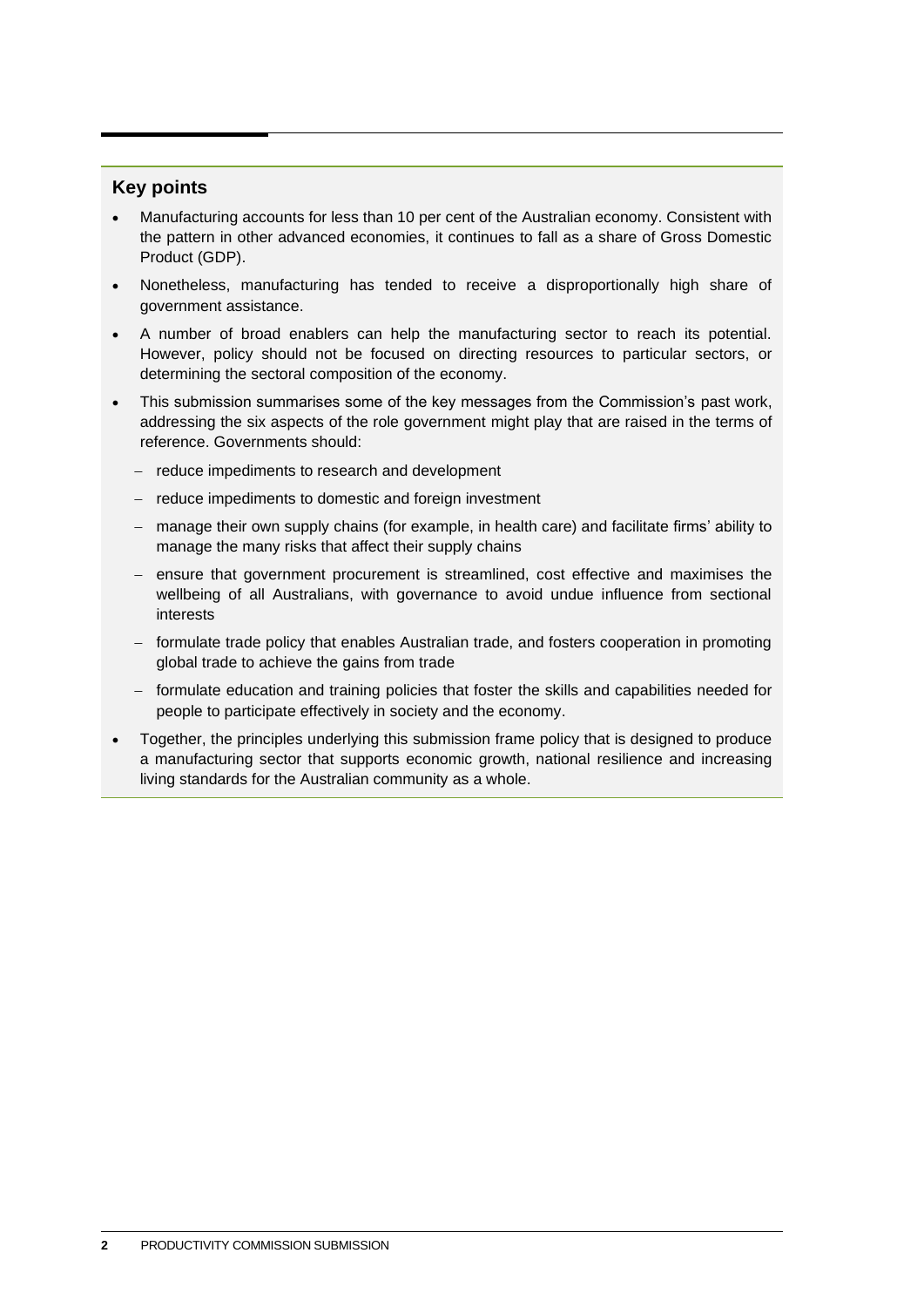# **Introduction**

The Productivity Commission (Commission) is pleased to make this submission to the Senate Economics References Committee in response to its inquiry into the Australian manufacturing industry.

The Commission is the Australian Government's independent research and advisory body on economic, social and environmental issues affecting the wellbeing of Australians. We contribute by providing quality, independent advice and information to governments, and on the communication of ideas and analysis.

The core function of the Commission is to conduct public inquiries at the request of the Australian Government on key policy or regulatory issues that affect Australia's economic performance and community wellbeing. In addition, we undertake research at the request of the Government and to support its annual reporting, performance monitoring and other responsibilities.

This submission addresses several of the matters in the Committee's terms of reference (box 1), drawing on existing work undertaken by the Commission. The Commission has focused on medium and long term issues (for example, the submission does not examine emergency COVID response measures, though it refers to some examples that have occurred during the emergency).

#### Box 1 **Terms of reference addressed in this submission**

This submission addresses parts of the following terms of reference:

- b) the role that the Australian manufacturing industry has played, is playing and will play in the future
- g) the role that government can play in assisting our domestic manufacturing industry, with specific regard to:
	- research and development
	- attracting investment
	- supply chain support
	- government procurement
	- trade policy
	- skills and training.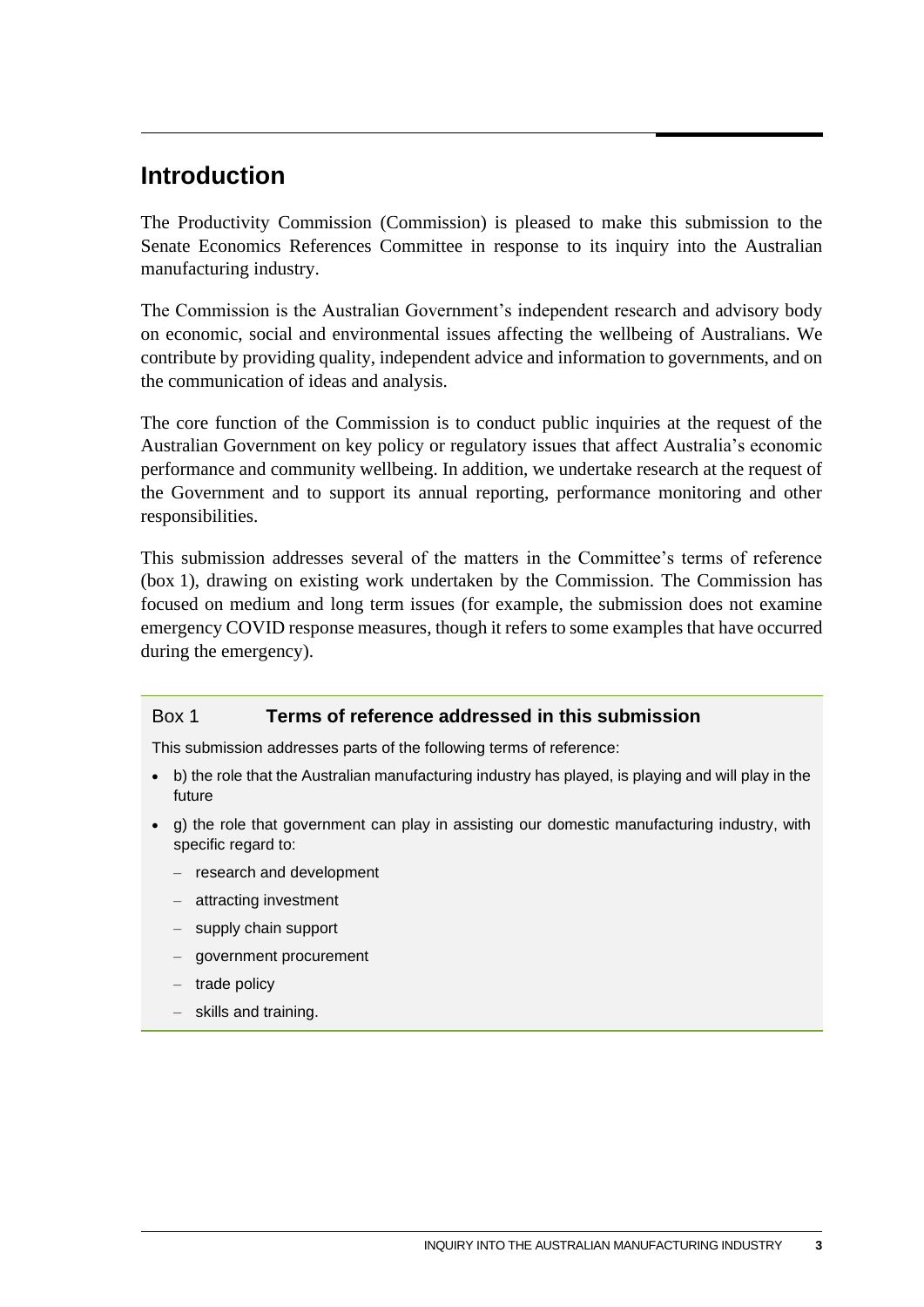# **Manufacturing in the broader Australian economy**

Manufacturing peaked as a share of the Australian economy in the early 1960s, when the sector grew to 30 per cent of the economy and of employment (figure 1). Since then, the shares of manufacturing in value added and in employment have declined.

In large part this reflects the shift in consumer spending from goods to services over recent decades. In addition, in an increasingly competitive and interconnected global world, Australian manufacturing has faced increased competition from imports, particularly from Asia (Banks 2010, pp. 5–8).

Like in other advanced economies, the services sector now accounts for the bulk of the economy, contributing about 80 per cent of GDP and 88 per cent of employment in Australia in 2020.

The structural shift towards services reflects changes in trade patterns, consumer preferences, innovation and productivity growth (PC 2021a, pp. 11–14). Given the similarity of this trend across developed economies, it is difficult to discern the role that Australian policy has played in this process.

However, it is likely that the reduction in trade protection and other forms of assistance contributed to the shift away from manufacturing. In addition to the gradual reduction in tariffs, other forms of assistance were reduced gradually, including \$30 billion of transitional assistance from 1997 to 2012, that was designed to slow the decline of the automotive industry as it faced increasing competition from global producers (PC 2014a).

The manufacturing sector still receives a disproportionate share of assistance. In 2019-20, when it accounted for less than 10 per cent of value added and employment, the sector is estimated to have received \$2.6 billion in net combined assistance (22 per cent of the total), of which 44 per cent came from tariff assistance (PC 2021b, p. 5).

Australia's manufacturing sector continues to shrink despite the assistance it receives.

- Manufacturing value added declined about \$10 billion between 2010 and 2020; by June 2020 the sector contributed \$108.4 billion (ABS 2020a).
- Employment declined by about 100 000 workers between 2010 and 2020; by May 2020, manufacturing employed just over 863 000 Australians (ABS 2021b).

The shift towards services has led some to comment about adverse impacts on labour market outcomes and on the economy as a whole, but such fears are not SUPPORTED by evidence. Compared to workers in the manufacturing sector, workers in the services sector tend, on average, to be paid slightly higher hourly wages and work slightly fewer hours, with the net effect that total wages are roughly the same across the two sectors (PC 2021a, pp. 15–17). And considering outcomes for the economy as a whole:

… the relative decline of manufacturing has not held back living standards in Australia. On the contrary, once we began to reduce manufacturing protection, and the burden it placed on more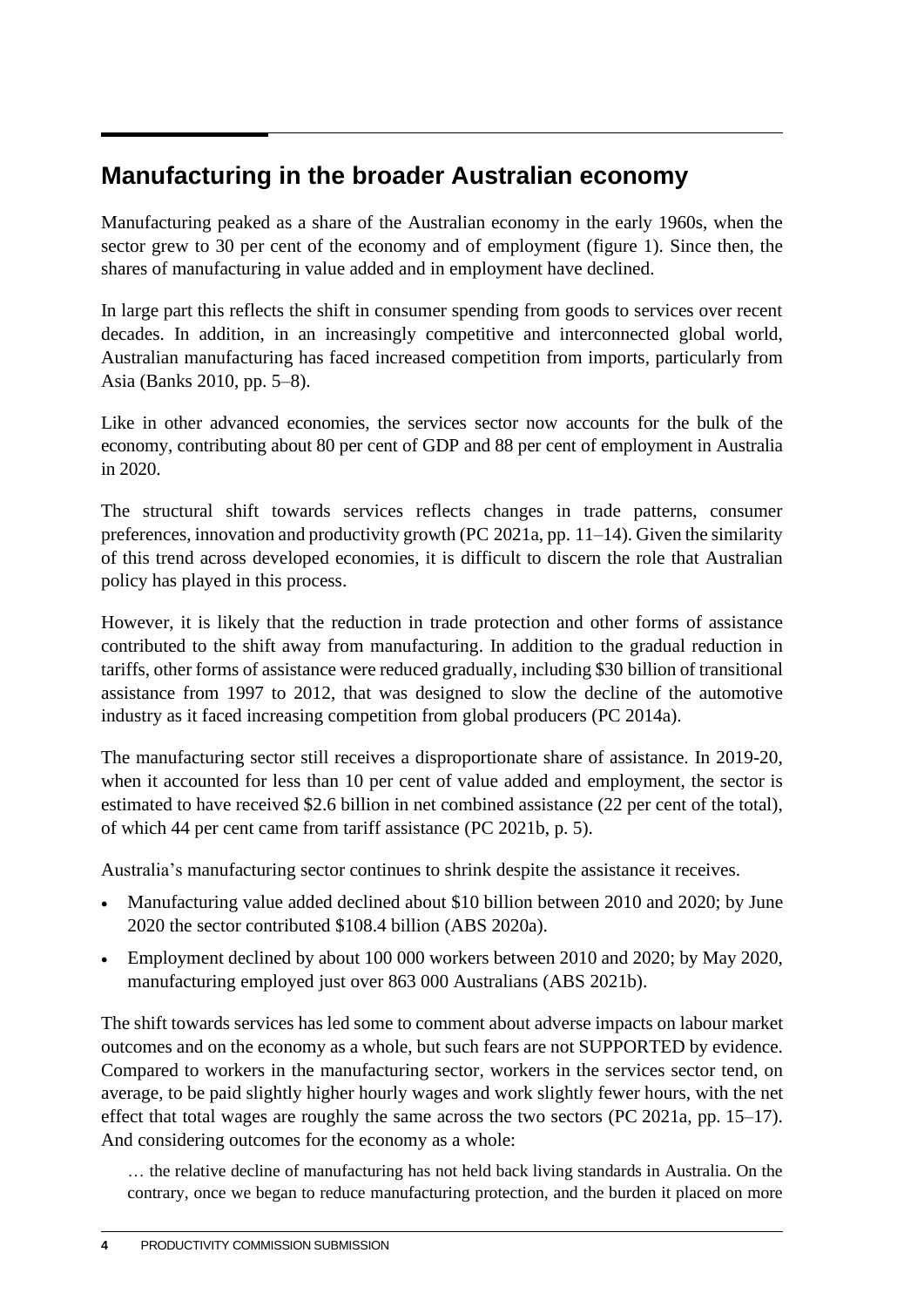efficient and productive activities — within manufacturing itself, as well as other sectors — Australia's exports took off and per capita incomes have risen faster than the average for the OECD, taking us back to 6th in world rankings from 18th in the late 1980s. (Banks 2008, p. 11)



**a** Five-year centred moving average of the shares of agriculture, mining, manufacturing and services in total GDP. **b** For the sake of consistency with early statistics, manufacturing in this chart includes private construction. Services comprise all industries other than agriculture, mining and manufacturing.

*Source*: PC (2021a, p. 6).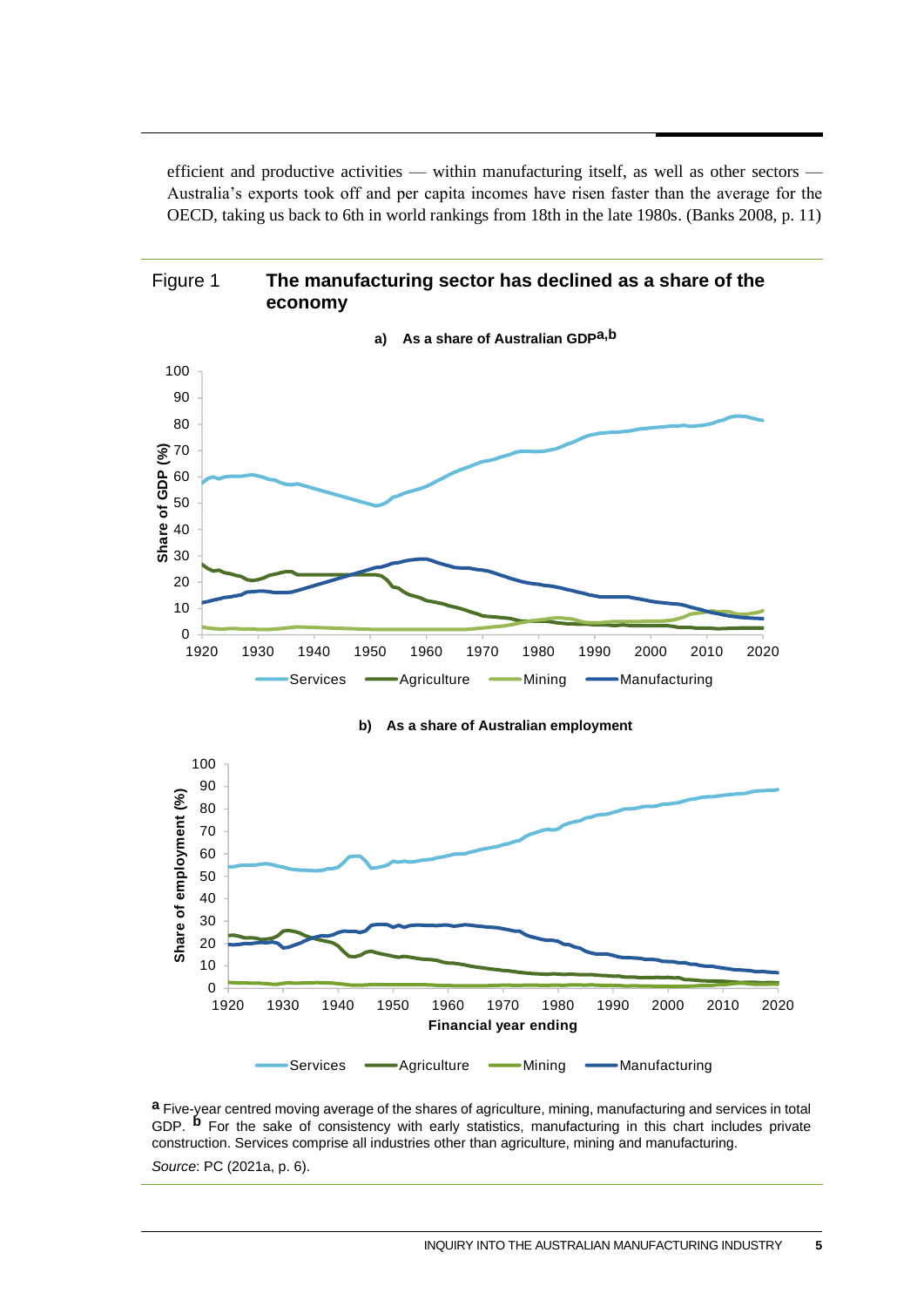# **What is the role for government?**

The Productivity Commission and its predecessors have a long history of pointing out the pitfalls and challenges of policies designed to grow particular industries through various forms of preferential treatment (box 2).

This does not mean that government interventions should never target particular industries but it does mean that such interventions should be sparing and generally confined to certain cases (Banks 2010, pp. 51–55; PC 2020d, pp. 15–17). These include:

- the presence of market failures (for example, benefits that accrue to firms other than those that make investments in research and development and that the original firms cannot recover in some way — that is, spillovers)
- equity concerns (for example, transitional adjustment packages that have been used to support some industries going through structural reform)
- national security (for example, seen in decisions to favour local production to ensure defence capability).

However, it should be remembered that any resources directed towards particular industries (whether in the form of fiscal support or regulated flows of income) have alternative uses. The main objective for policy should be to ensure an environment that allows resources to move to their most productive use.

The Committee's Terms of Reference seek input on the role of government in six areas: research and development, attracting investment, supply chain support, government procurement, trade policy, and skills and training. Over the years, the Commission has commented on all of these; this submission refers to the Commission's body of work, highlighting where and why particular government intervention are justified.

In most of the areas discussed below, there is a tendency for policy interventions to exceed the level consistent with a strong evidence-based rationale. For example, the fact that there are spillovers from research and development does not justify all forms of public funding of research and development. In some areas, more, or different, interventions are required (in relation to skills and training, for example, there are good reasons to expand the availability of income contingent loans).

Throughout the rest of this submission, the Commission focuses on tailoring government intervention to the circumstances: where markets can function well, a key role of government is to foster efficient and dynamic markets; where markets cannot function well, it can be appropriate to fund, supply or regulate in ways that enhance the living standards of the community as a whole.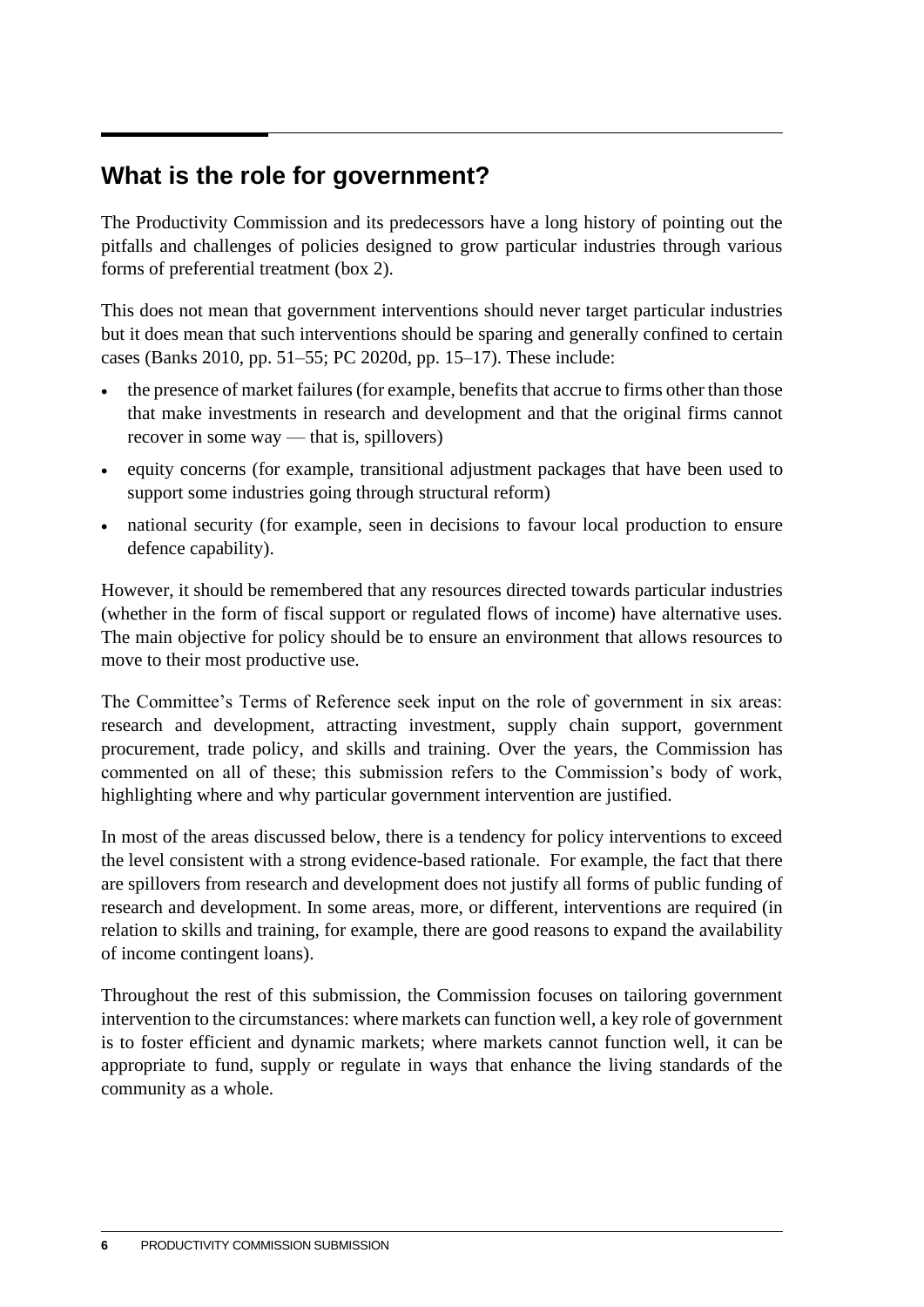#### Box 2 **Interventions that favour one industry can make the rest of the community worse off**

The Commission has long argued that policies supporting particular industries can have large costs in that they allocate resources away from the uses that are most welfare enhancing for the community.

Government support for particular industries is only warranted if it benefits the nation as a whole. Like any assistance scheme, the benefits of the bounty to the Australian shipbuilding industry will have come at a cost to activity elsewhere in the economy. In particular, assistance for shipbuilding will have attracted resources away from other activities and thereby reduced their competitiveness. This is not to deny the possibility that the benefits of the bounty may have outweighed these costs. However, it points to the importance of the Panel adopting an economy-wide perspective when assessing the case for resurrecting bounty support, rather than simply looking at the benefits for the shipbuilding industry. (IC 1998, p. viii)

Indeed, it is widely accepted that the costs of assistance will usually outweigh the benefits to the recipient industry. That is, assistance will detract from, rather than enhance, Australian living standards. (IC 1998, p. 24)

Former Commission Chairman Gary Banks argued further:

Devising and assessing any policy obviously requires a clear understanding of what one ultimately wishes to achieve. It is particularly important when assessing policy proposals directed at particular industries or sectors. The reason for this, of course, is that what is good for a particular part of the economy or community need not be good for other parts — and in the case of industry assistance often isn't. Tradeoffs will generally be involved and the community would want some assurance that the benefits of an industry policy initiative will exceed the costs across the economy as a whole.

... in its recent auto report, the Commission spelt out that current assistance to that industry placed a burden on consumers and taxpayers of \$2 billion each year; that each job thereby 'saved' costs the community some \$300 000 annually, and that there would be a net welfare gain of some \$0.5 billion each year in perpetuity (equivalent to a much larger figure in NPV terms) from halving its tariff assistance, with gains in the mining sector alone outweighing the auto industry's losses (Banks 2010, p. 49)

… the goal [of policy] should not be to promote any particular industry or sector as an end in itself. This was what our old-style protectionist industry policy was about, which promoted manufacturing at considerable costs to our economy and community. That policy ultimately failed even on its own terms. (Banks 2008, p. 10)

### **Research and Development**

Ongoing innovation is essential for growing Australia's living standards, creating jobs, and establishing and growing competitive businesses.

Innovation is more than just game-changing technological advances, it is the creation and adoption of any new idea, product or process. Seemingly mundane improvements, like process changes that improve teamwork or make administration tasks faster and easier are also innovations and contribute to increasing living standards (PC 2017c).

That said, research and development (R&D) is a core component of innovation because it is the antecedent to technological innovation (PC 2009). In Australia, spending on R&D as a proportion of GDP rose during the mining boom until the GFC but has been declining since (box 3).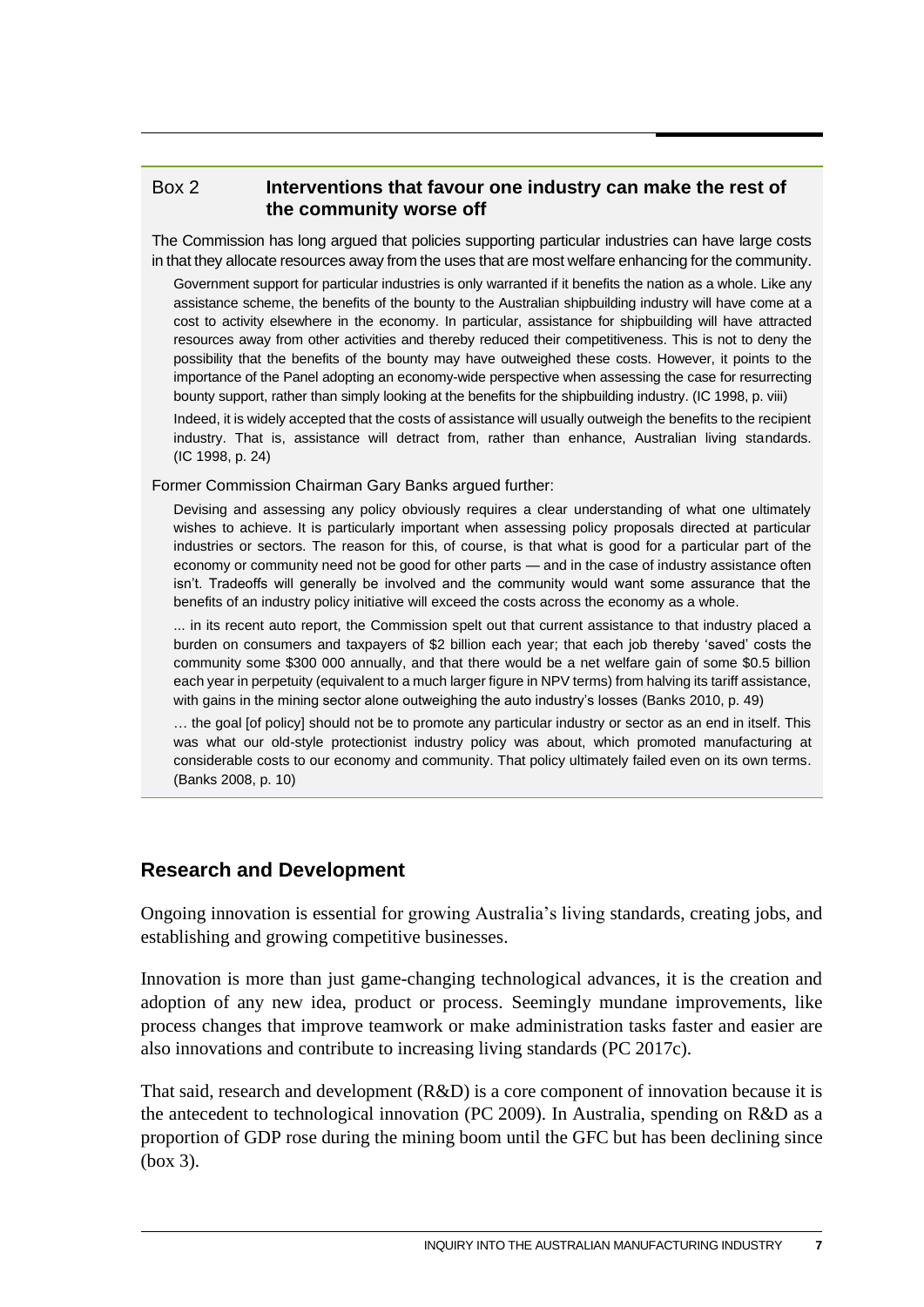R&D brings benefits to manufacturing businesses through three main mechanisms:

- R&D done within a firm which provides it a competitive advantage
- R&D done by other manufacturers which can spillover and be gradually adopted across the sector
- R&D investments in non-manufacturing sectors which lower costs or improve the quality of inputs to manufacturing. For example, enhancements in payroll software, whether used in manufacturing or in a services firm to which manufacturing outsources the task.

#### Box 3 **R&D expenditure is shrinking as a share of the economy**

R&D expenditure as a share of the Australian economy (R&D intensity) grew steadily between the mid 1980s and 2008-09 — growth was particularly strong in the 2000s. The main driver of this increase was business expenditure on R&D. Since 2010-11, R&D intensity has shrunk back to 2004-05 levels.

# **R&D spending and intensity has declined recently**

Real gross expenditure on R&D (GERD, 2019 dollars) and as a proportion of GDP, 1984-2019



*Data sources*: ABS (*Research and Experimental Development, Businesses, Australia*, 2019-20, Cat. no. 8104.0; *Research and Experimental Development, All Sector Summary, Australia*, Cat. no. 8112.0, various issues); OECD (2021).

While innovation is driven by businesses investing and taking risks to create desirable goods or services, government plays two roles to support business innovation and R&D.

Government can provide the policy settings and a regulatory environment where innovation is embraced.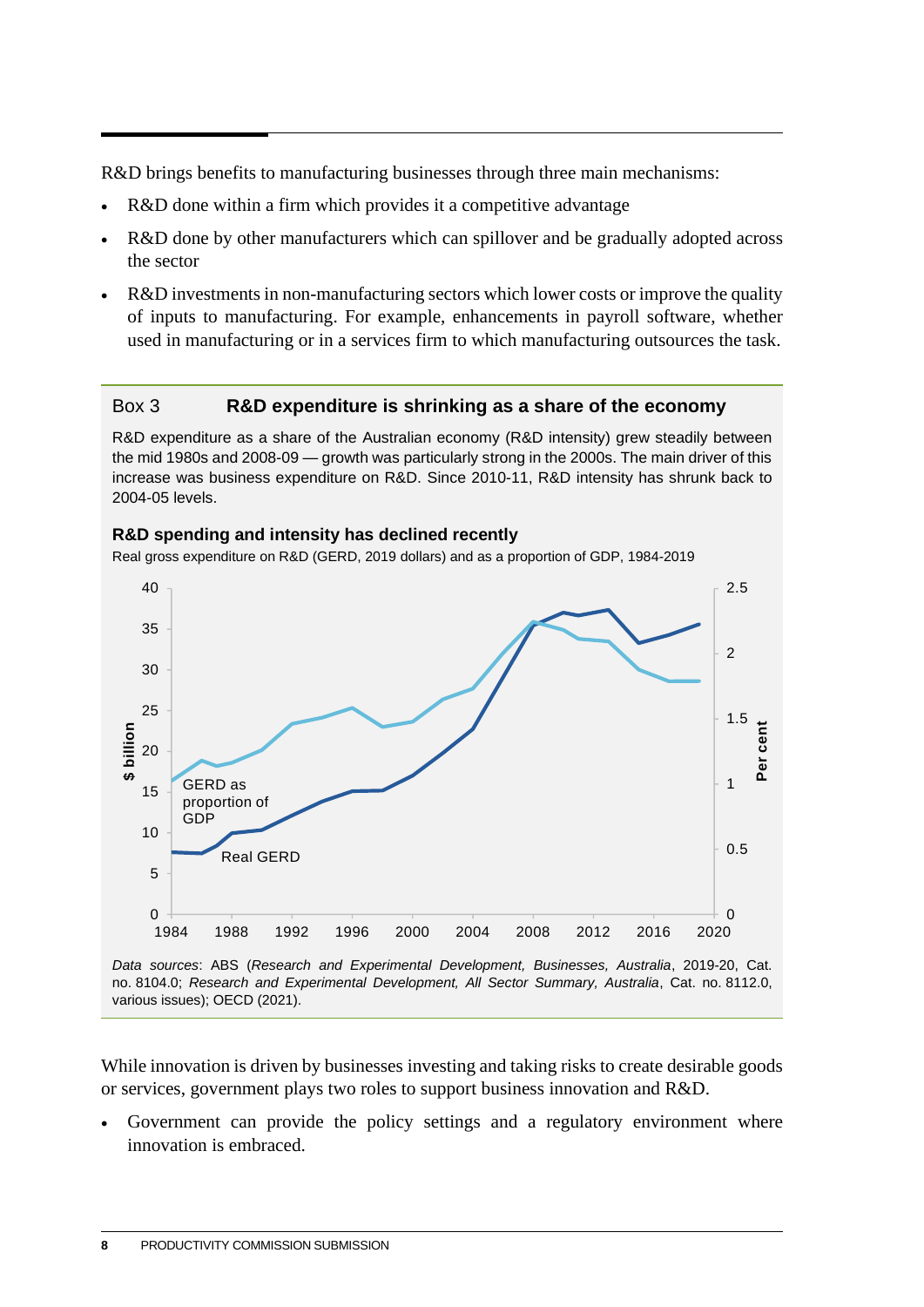• Mostly, competition generates sufficient incentives for private sector innovation without government support. However, because it is hard to prevent others from using knowledge or an idea, businesses can under-invest in R&D. Therefore, there can be a valuable role for governments to support private R&D, including through financial assistance (Banks 2012, p. 12; PC 2007, pp. xviii–xix, 2017c, pp. 164–165).

That said, regulatory failure rather than market failure can constitute the greatest barrier to private sector innovation.

… for much of the innovation that needs to take place within Australian firms, there is no market failure that needs addressing (or can sensibly be addressed), once government's regulatory failures have been rectified. This is important to emphasise, since not all government regulatory failures *have* been rectified and there is always the danger of new regulatory obstacles emerging or past reforms being reversed. (Banks 2008, p. 13)

Regulation can facilitate innovation when governments:

- set a responsive regulatory regime that enables new products to quickly meet regulatory requirements while keeping consumers confident that risks are being appropriately managed
- adopt common regulatory standards or other forms of regulatory co-operation (for example, mutual recognition) which minimise barriers to trade
- provide leadership to coordinate the adoption of strategies, standards and infrastructure needed to integrate new technologies and respond to emerging threats (for example, cyber security systems and the internet of things) (PC 2017c).

The Commission has previously found that while there is 'little evidence to support fears of underinvestment in research with direct commercial applications, there are potential benefits from public support for more basic or strategic research, where the returns can be difficult for an organisation to adequately appropriate' (PC 2009, p. xviii, based on PC 2007).

The main challenge for governments that want to support a nationally optimal level of R&D is the difficulty in designing 'business support so as to generate additional R&D and associated spillovers that are worth more to society than a program's full costs' (Banks 2012, p. 12). As with any government intervention, government support for private R&D should generate a net benefit for the community, and should not encourage rent-seeking or crowd out private investment. Robust program evaluations are critical to ensuring government programs meet these goals (PC 2007, 2017c).

Australia does many of the essential supports for innovation well. There are also areas where substantial improvements can be made.

Australia is assessed as having good innovation infrastructure, public-sector organisations and human capital by international standards. Despite these strengths, Australia does not perform as well in terms of commercialising its ideas and innovations and in terms of diffusion as other countries. (PC 2017a)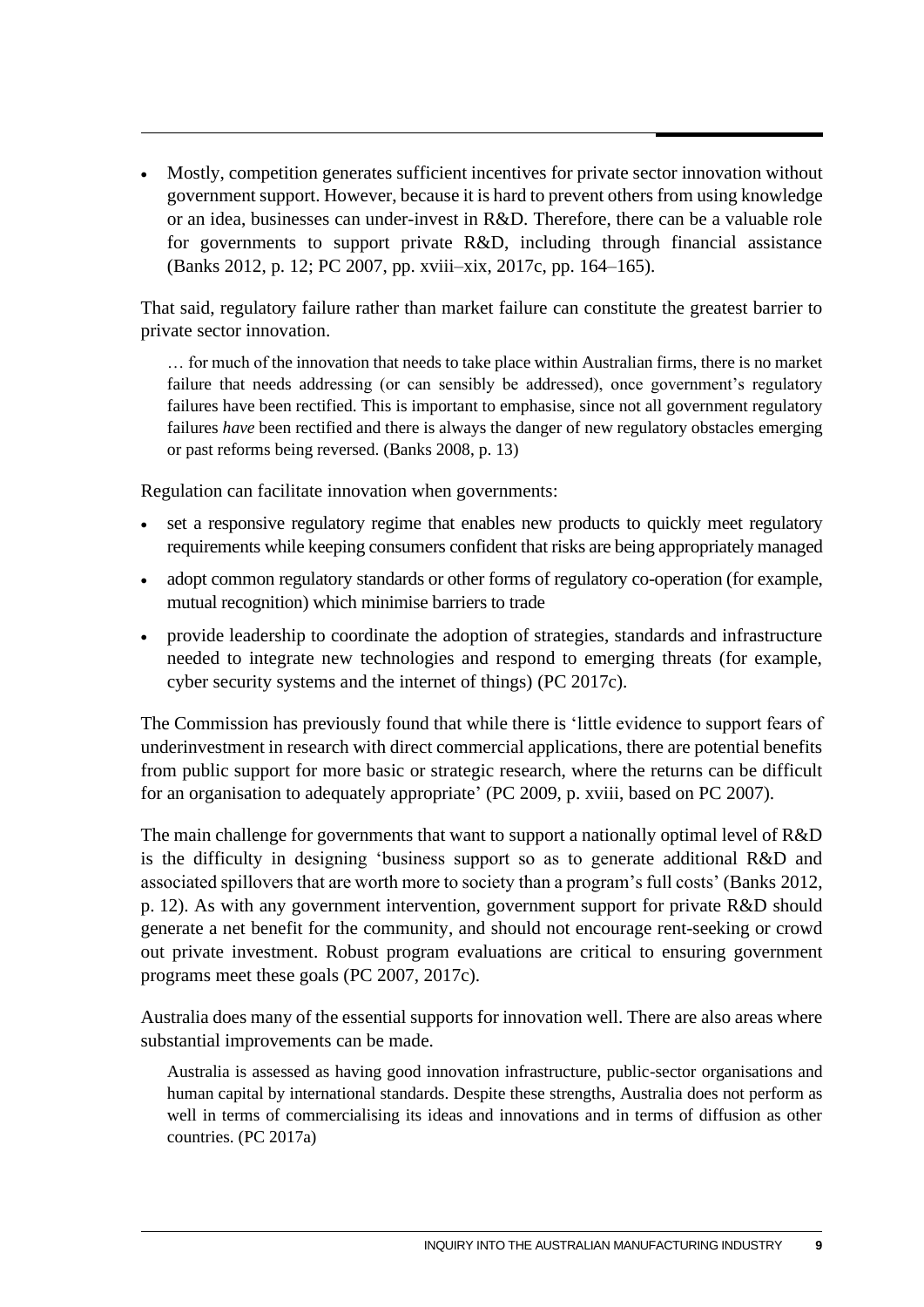### Australian Government R&D spending

The Australian Government spent an estimated \$10.2 billion on public and private sector R&D in 2019-20, funding over 150 programs (figure 2). The largest single measure the Government funds is the R&D Tax Incentive. In contrast, a third of these programs spent under \$1 million. Note that these figures do not include R&D spending by state and territory governments (DISER 2021).

As part of its support for R&D, the Australian Government provided around \$3.8 billion in assistance for private sector R&D in 2019-20. Spending on R&D makes up around a third of all industry assistance provided by the Australian Government to the private sector.

The majority of this assistance is provided through the R&D Tax Incentive (\$2.4 billion in 2019-20). Assistance for the private sector is also delivered through part of the CSIRO's budget (\$616 million) and Cooperative Research Centres (\$145 million) (PC 2021b).

The manufacturing sector received \$772 million in R&D assistance in 2019-20.1 This is around 20 per cent of total assistance for R&D from the Australian Government. It is also about three times the share of manufacturing in the economy (PC 2021b, 2021a).



**a** Estimated actual. **b** National Health & Medical Research Council (NHMRC); Cooperative Research Centres (CRCs); Rural R&D Corporations (RDCs).

*Data source*: Updated from PC (2017a, p. 3) using data from DISER (2021).

<sup>1</sup> For more information on how government assistance is allocated to each industry see the Methodological Annex to PC (2021b).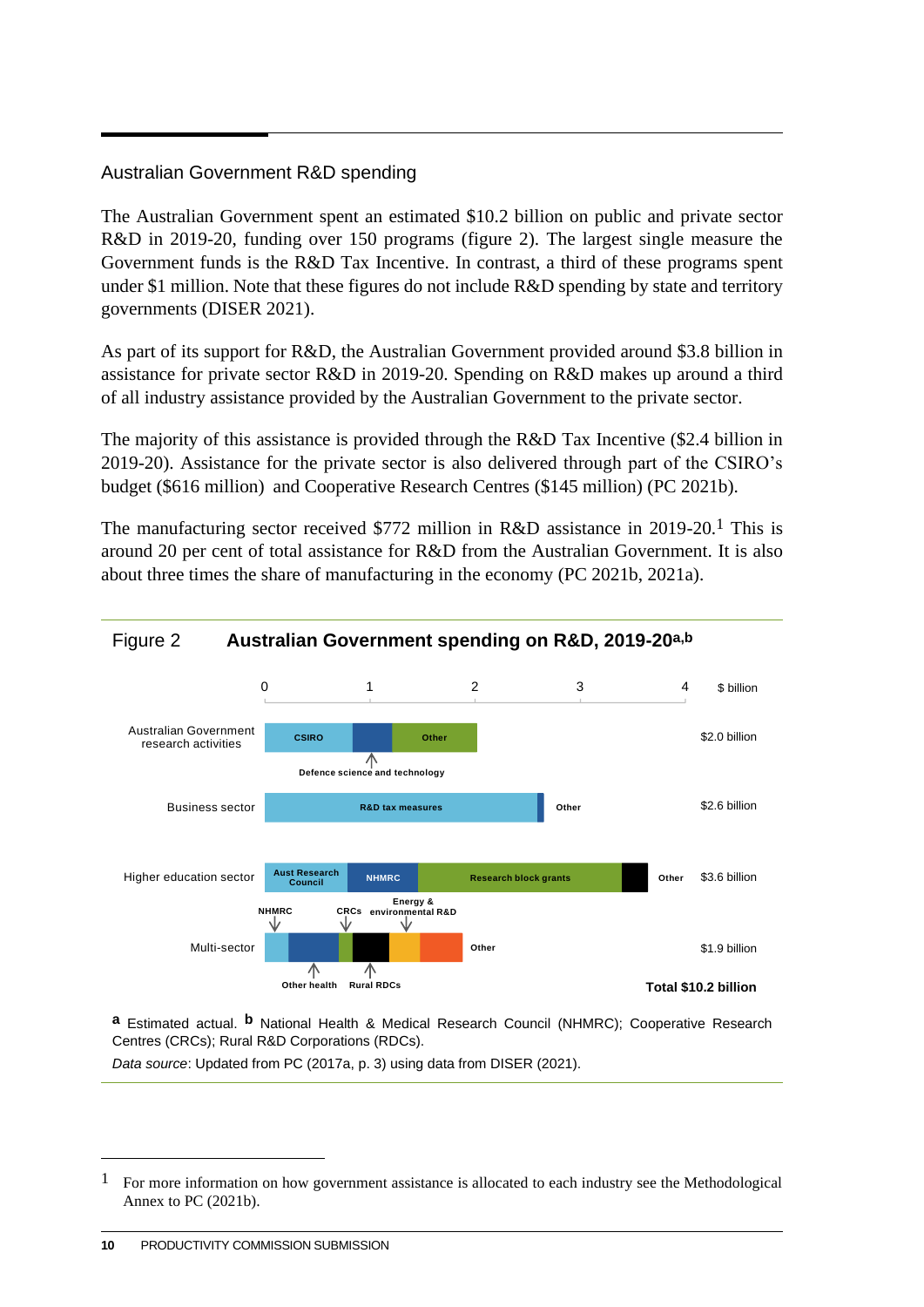### Opportunities for reform

There are reforms to R&D which the Commission has previously recommended which remain relevant today (Banks 2012, pp. 12–13; PC 2017c, pp. 164–168, 2017a, pp. 23–26). Noting that some reforms have been implemented, others could support innovation in and around the manufacturing sector further.

- While intellectual property (IP) laws are essential to R&D, they can also create barriers to entry for new businesses when IP is imbedded in the production of goods and services. The Commission has previously 'argued that a shift in copyright law to fair use could well be a game changer by removing a barrier to innovation in Australia, and that applications of IP should not provide for an exemption from competition law' (PC 2017a, p. 15).
- Governments should conduct rigorous evaluations of R&D programs and assess them against the criteria of achieving additionality and cost effectiveness. In particular, evaluate and consolidate the small R&D programs to reduce duplication within and across jurisdictions.
	- For example, the Ferris, Finkel and Fraser Review (2016, p. 2) of the R&D Tax Incentive found that it 'falls short of meeting its stated objectives of additionality and spillovers. There are a number of areas where improvements could be sought in order to improve the effectiveness and integrity of the programme and achieve a stronger focus on additionality'.
- Government R&D support should focus on basic and strategic research which is more likely to be under-provided by the private sector. Commercialisation activities are more likely to be profitable and require less government support.
- Australia was ranked last in the OECD on research collaboration between businesses and public or academic institutions since at least 2013. While this has prompted a response by government and industry to improve collaboration, recent data suggest these initiatives have not yet produced improvements (PC 2016b, p. 461, OECD 2020). Cultural change such as this takes time and avoiding further policy changes may be the best path forward until an evaluation of previous policy interventions shows a clear argument for changing the approach.

There has been considerable debate on the design of the R&D Tax Incentive over recent years (box 4). The core question is still whether it is delivering net benefits to the community by encouraging additional R&D investment and widely beneficial spillovers. To design a policy that achieves these ambitions is known to be difficult.

The Ferris, Finkel and Fraser Review (2016) proposed a number of reforms to achieve these goals. That said, there is a risk that the intensity thresholds that were proposed and subsequently taken up create some undesirable outcomes. In particular, changes in a company's structure that are independent of its R&D goals, for example an acquisition, can affect its R&D intensity. A firm's R&D intensity can also fluctuate 'due to factors outside the control of a firm, such as interest rates, foreign exchange rates, intermediate input prices etc.' (BCA 2020 p. 3).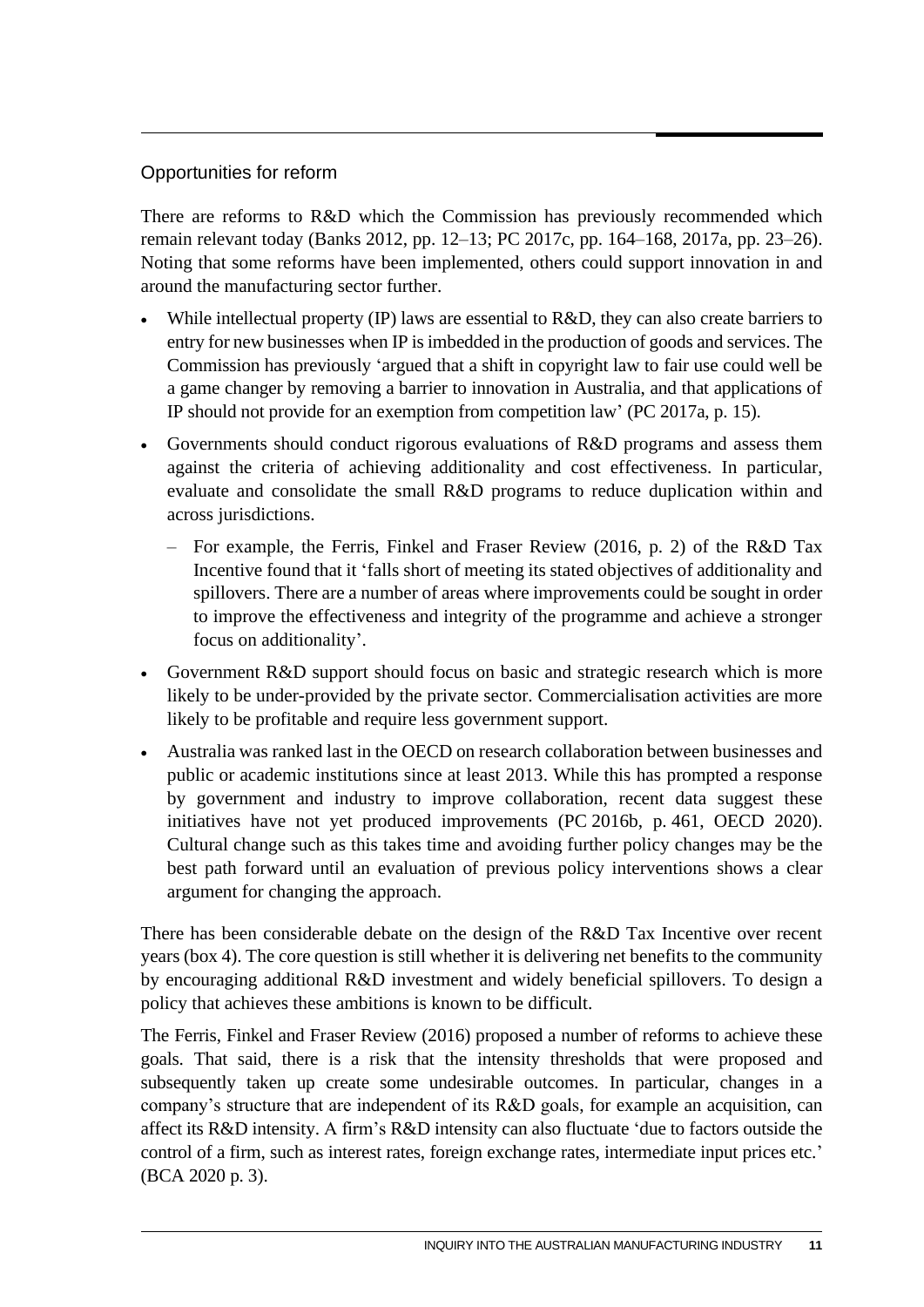The government faces a difficult trade off to resolve some of these issues and respond to the current review of the administration of the R&D Tax Incentive by the Board of Taxation (2021) while not adding to the uncertainty that has characterised it for the past decade.

#### Box 4 **Uncertainty after the Ferris, Finkel and Fraser Review**

The Government proposed legislation in both 2018 and 2019 to change the R&D Tax Incentive — neither bill passed the Parliament. Both lacked widespread support from stakeholders. Changes proposed by the Government in the 2020-21 Budget have now been legislated.

Among the many changes that have increased uncertainty for businesses is the number of intensity thresholds that determine large companies' eligibility, which were reduced from four in the 2018 Bill to three in 2019 to the two enacted in 2020. Parts of the Ferris, Finkel and Fraser Review (2016) remain unaddressed. For example, neither the 2018 or 2019 bills, nor the recently enacted legislation, included the collaboration premium proposed by the Review.

*Sources*: Australian Government (2020); Maslaris (2020); Treasury Laws Amendment (Making Sure Multinationals Pay Their Fair Share of Tax in Australia and Other Measures) Bill 2018 (Cwlth); Treasury Laws Amendment (Research and Development Tax Incentive) Bill 2019 (Cwlth); Treasury Laws Amendment (A Tax Plan for the COVID-19 Economic Recovery) Bill 2020 (Cwlth).

### **Attracting investment**

Foreign investment has supported Australia's economic development by increasing the stock of capital beyond the level that domestic savings would have otherwise supported. Manufacturing is a major destination for global capital in Australia; the industry regularly attracts over \$100 billion in foreign direct investment annually, second only to mining (which stands apart, regularly attracting upwards of \$350 billion) (ABS 2021a).

There are possible risks associated with foreign investment, including risks to national security and foreign tax avoidance, noting that Australia has a regulatory framework to manage those risks. The Commission has identified some instances in which regulation might impede investment and ways it could be improved, while continuing to manage the risks.

- Australia's **broad screening regime and relatively low thresholds for screening** make Australia's foreign investment policy one of the more restrictive among advanced economies [at least on paper]. (PC 2020a, p. 39)
- … the Australian Government [should] **set application fees for foreign investment proposals to recover the screening costs** incurred by FIRB, and […] monitor the fees so as not to over- or under-recover costs (PC 2016c, p. 566). The case for reform has not changed since that inquiry, and if anything, it has strengthened. (PC 2020a, p. 93)

From 1 January 2021, significant changes to foreign investment fees have been implemented. ... There is little to suggest that the new fee structure represents a significant shift towards cost recovery. (PC 2021b, pp. 89–90)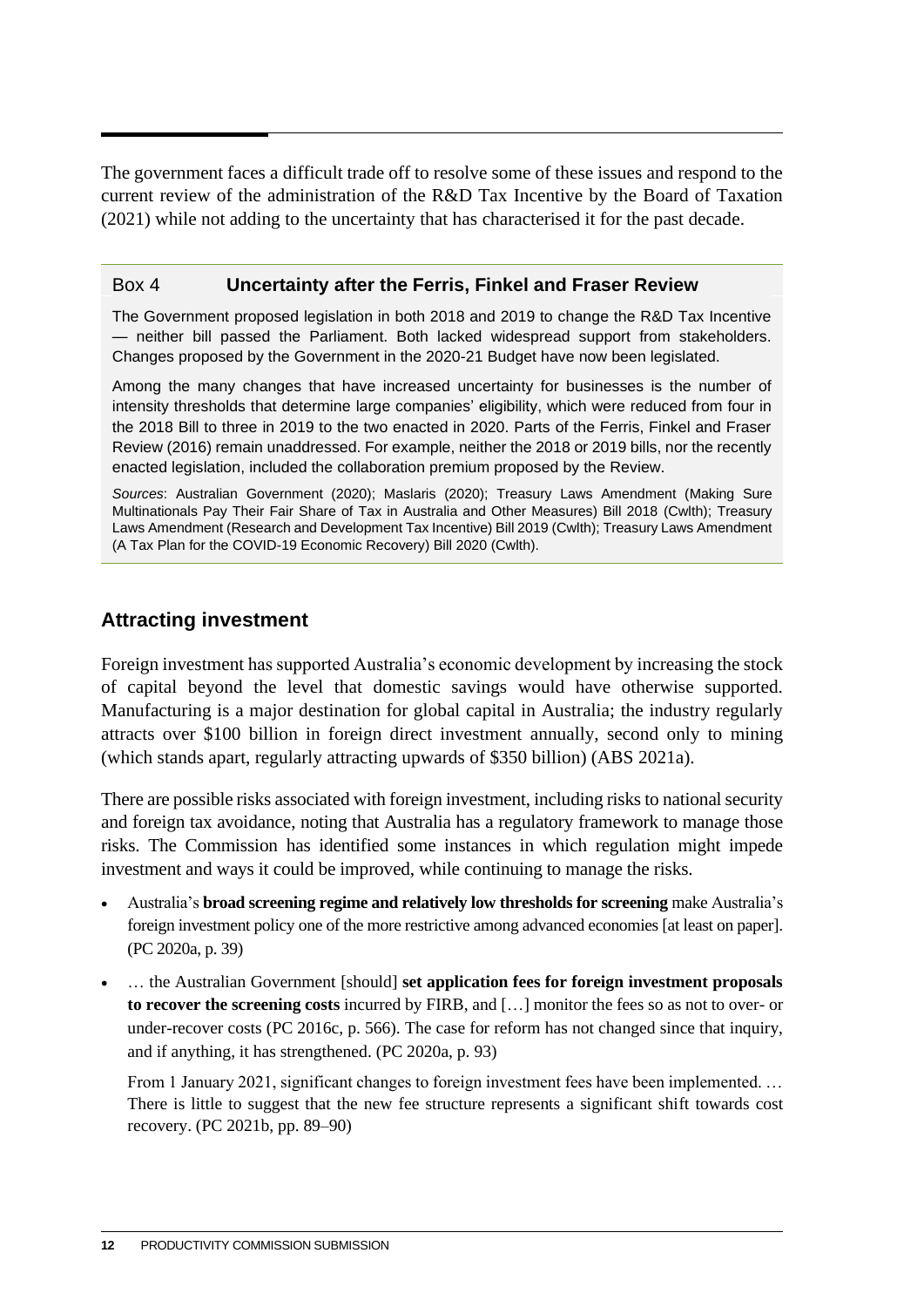• The **national interest test lacks clarity** around how it is interpreted from case to case. Tighter policy guidance and excluding risks from the test that can be mitigated through national regulations (such as competition) would lower compliance costs and lift investor certainty. (PC 2020a, p. 2)

There is some scope to **improve investor certainty and transparency** by:

- routinely publishing reasons for decisions to block proposals, recognising that national security and commercial confidentiality may limit the detail or timing of publication;
- publishing more detailed information on the timelines for decisions each year and giving early advice to investors where standard timelines will not be met. (PC 2020a, p. 81)
- Attaching conditions to foreign investment approvals with limited enforcement capability provides only a limited means to **mitigate risks and foster community confidence.**
	- National laws and regulations, with purpose-built and adequately-resourced regulators (such as the Australian Taxation Office or the Critical Infrastructure Centre), provide a more flexible risk management capability and, where available, should be preferred.
	- If conditional approvals continue to prevail, consider whether FIRB's monitoring resources and enforcement toolkit are adequate to ensure compliance. (PC 2020a, p. 2)

## **Supply chain support**

The COVID-19 pandemic and trade tensions have led governments around the world to provide direct support for firms to strengthen their supply chains. In Australia, the Government has provided funding to build resilience in supply chains, including through the Modern Manufacturing Strategy and the Fuel Security Package.

Supply chain risk management is not a trivial task, but it happens most of the time, as firms constantly take pre-emptive and responsive actions to ensure the supply of goods and services is not disrupted.

The Commission's recent report on *Vulnerable Supply Chains* (2021c, chap. 7) stressed that risks to supply chains are generally best managed by those who have direct incentives to mitigate them — typically firms — but there are some roles for governments, especially where supply chains support the supply of essential goods and services. Although the Commission focused on issues relating to the supply of essential goods and services, most of the analysis and principles in the report apply to the manufacturing sector and to the broader economy.

Government has a responsibility to:

- manage risks in supply chains that are inputs into goods and services that the public sector purchases and delivers directly (such as health services or national security)
- intervene in private sector risk management where society's tolerance for risk is lower than that of firms' (for example, if supply disruptions would have spillover or contagion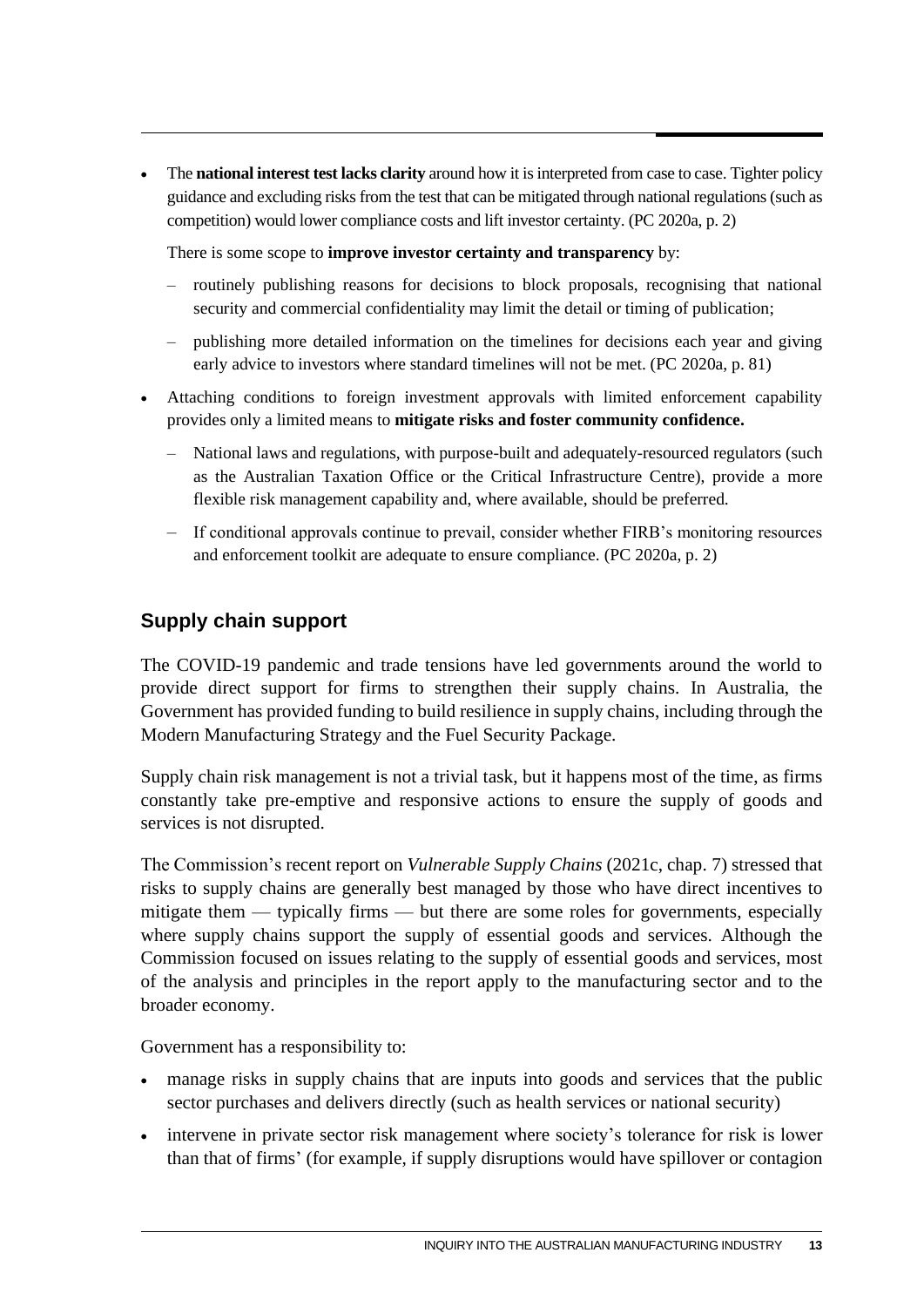effects, or affect national security) leading to underinvestment in risk management by the private sector

• ensure regulations do not hamper a firm's ability to manage risks and are fit for purpose, which may require making temporary changes that let firms adjust to major disruptions. The Australian Government in particular also has a responsibility for maintaining and promoting a rules-based international trading system that is respected and kept up to date.

If government intervention is justified, a range of interventions are possible. And different interventions are required to manage different risks. For example, governments might provide information about risks that they are best informed about (for example, some geopolitical risks) or they might take more direct ownership of some risk management. Chapter 7 of PC 2021c develops a framework for options for government interventions. The Commission also recognised that government intervention can crowd out private investment in risk management, imposing higher costs on the community. Whatever is decided, government should ensure that the net benefit of any intervention outweighs the cost.

Onshoring and creating domestic capabilities have been proposed as strategies for creating resilience in supply chains, but these strategies do not eliminate risk (2021c, pp. 126–128). For example, the onshore industry may still rely on a critical imported input (such as crude oil), or Australia might lack the expertise to produce locally and be competitive. The costs of maintaining local capability could outweigh the cost of other risk management strategies.

The Commission argues that direct government intervention to ensure the availability of essential goods and services should not be used to support broader industry policy objectives (2021c, p. 141). Subsidies for domestic (or 'sovereign') manufacturing capacity:

- are not always cost-effective or suitable for mitigating most types of disruptions (for example, for fuels refined domestically when overseas crude supplies are disrupted)
- likely crowd out more profitable forms of private investment in sovereign capacity
- distort the efficient allocation of resources across the economy.

Taking these factors into consideration there is a high bar for justifying direct government intervention in the production of goods, even goods judged essential. In contrast, it is expected that governments play a significant role in the provision of the infrastructure on which supply chains depend (box 5).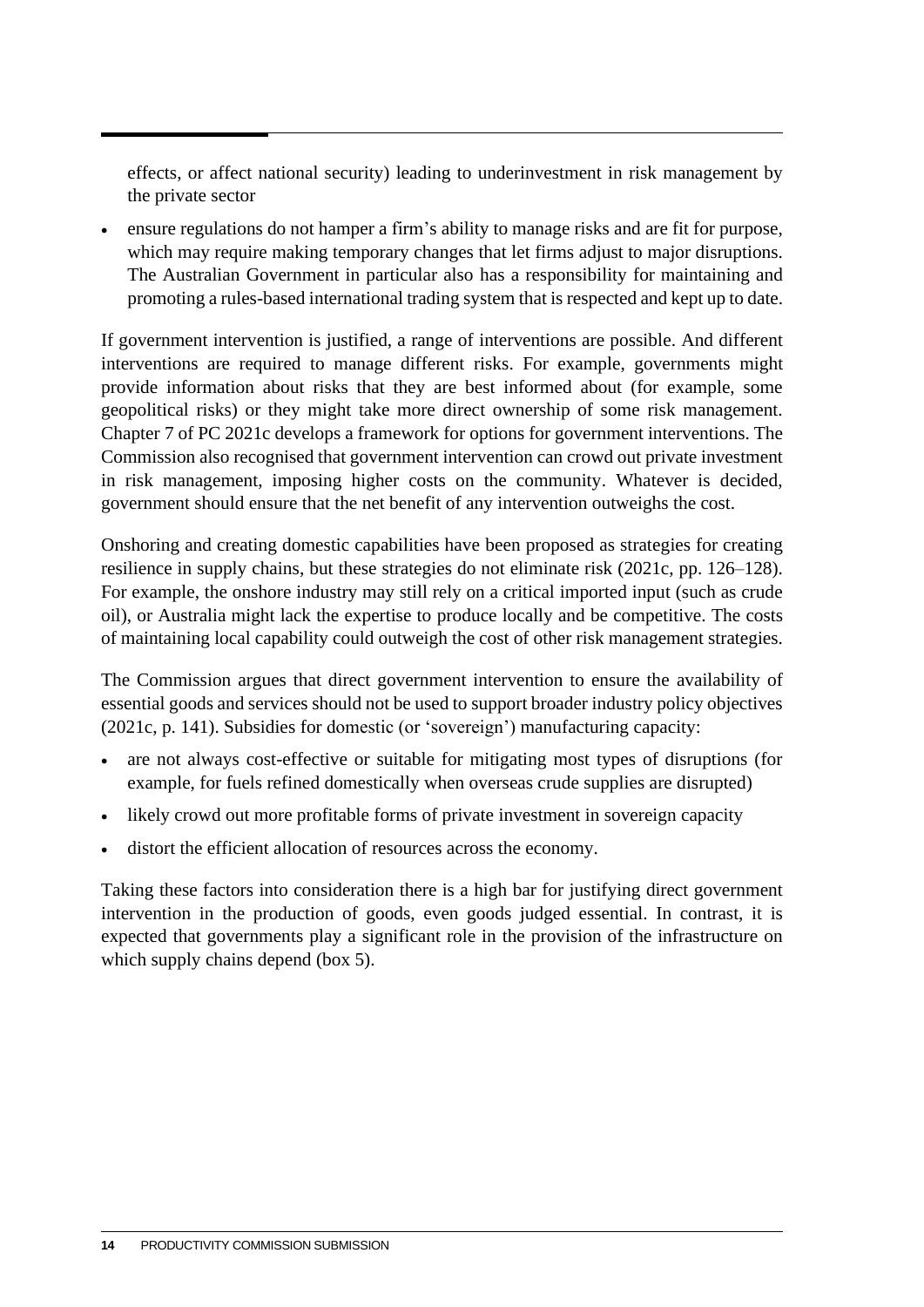### Box 5 **Supply chains depend on infrastructure**

Underinvestment in infrastructure, or inefficient use of infrastructure, can undermine the efficiency of supply chains, creating economic and social costs for the community. For example, the Commission's inquiry into *National Transport Regulatory Reform* (2020c) found that there are significant bottlenecks on some of Australia's major freight corridors, despite improvements in road access for larger, more efficient trucks.

Investing in the *wrong* infrastructure also has costs. The Commission's inquiry into *Public infrastructure* (2014b) found an urgent need to comprehensively overhaul processes for assessing and developing public infrastructure projects, citing numerous examples of poor value for money arising from inadequate project selection, potentially costing Australia billions of dollars. The report supports reform to governance and institutional arrangements for public infrastructure to promote better decision making in project selection, funding, financing and the delivery of services from new and existing infrastructure.

### **Government procurement**

Governments procure a wide range of goods and services on the community's behalf. In 2019-20, the Australian Government purchased nearly \$54 billion worth of goods and services (Department of Finance 2021). The Department of Defence accounted for nearly 60 per cent of this spending.

Achieving value for money is, rightly, the 'core rule' underpinning procurement undertaken by the Australian Government (Department of Finance 2020, p. 3). In general, requirements or preferences to purchase domestically produced goods and services are a constraint on achieving value for money. There is no inherent reason that domestically produced goods and services will not represent value for money, but adding additional criteria beyond value for money to the procurement process introduces the risk that the community pays more than it needs to.

The requirement in the *Commonwealth Procurement Rules* that officials consider the 'economic benefit' of procurement to the Australian economy should not be an invitation to count jobs or growth in one part of the economy as a reason to favour local production. Any labour used to provide goods and services to the government is unavailable for use elsewhere in the economy.

Establishing or maintaining strategic defence capability can be a legitimate reason for favouring local production but procurement decisions should always be made within a policy framework that sets out under what conditions local production is preferable.

This is important because the 'local cost premium' can be substantial. The premium was estimated conservatively at 15 per cent for the *Future Submarine Program*, equating to over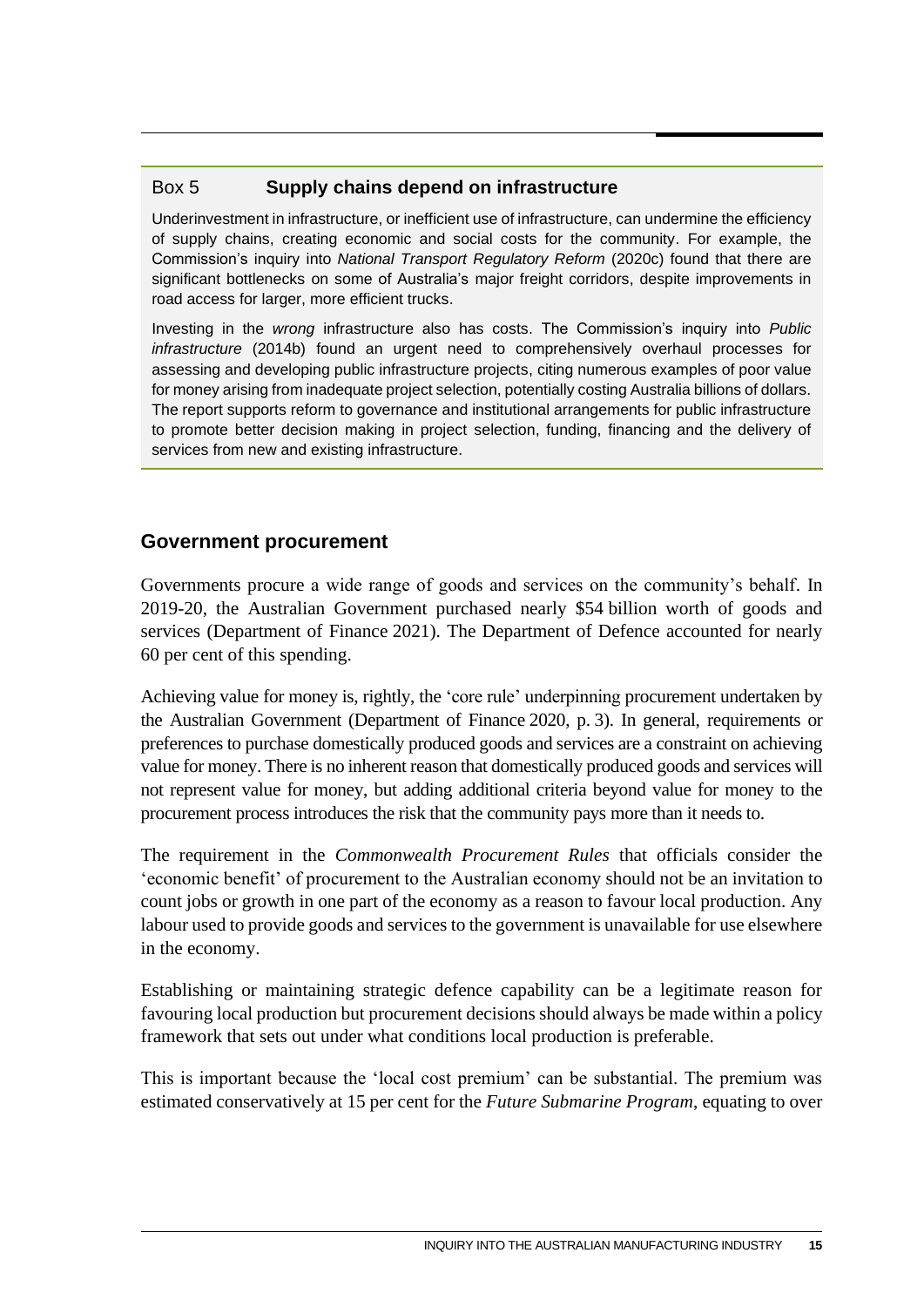\$10 billion dollars (ANAO 2017, pp. 24–25; PC 2020d, p. 16). 2 Those types of premiums can be worth paying if they deliver benefits, but this is not guaranteed.

Leaving aside the complex issues associated with defence procurement, government procurement that favours domestic manufacturing in the broad is likely to be an inefficient use of resources. This inefficiency can be compounded by requirements or preferences to buy goods and services from certain types of businesses—for example, the Australian Government's target for non-corporate Commonwealth entities to procure 35 per cent of contracts, by value, with a value of up to \$20 million from small- and medium-sized enterprises (Department of Finance 2020, p. 14). Such targets benefit small- and medium-sized enterprises but they are a barrier to achieving value for money for the community as a whole.

## **Trade policy**

The world trading system has been a foundation stone of Australia's recent decades of nearly uninterrupted economic growth. It has helped to deliver employment and steadily rising living standards.

The specialisation and economies of scale that result from freer trade globally have produced access to cheaper goods and services for consumers and higher per capita incomes. This includes cheaper or higher quality inputs used by manufacturing businesses, which, in turn, make these businesses more competitive. In *Vulnerable Supply Chains* (2021c, p. 29), the Commission reported on a study in which the authors concluded, based on a set of simulations, that in the US economy:

Due to the combination of […] competition, selection and innovation responses to trade, the present value of long-run per-capita consumption (our measure of welfare) under trade is 50% higher than in autarky. (Impullitti and Licandro 2018)

Several forces have contributed to the growth in trade, including reductions in trade barriers and technological innovations (for example, in transport and logistics, computer systems and telecommunications).

But protectionist measures remain and have escalated in some areas, reorganising or temporarily disrupting parts of global trade and Australia's export markets. For example:

- China-US trade has been disrupted by large tariff increases on a range of goods,
- the COVID-19 pandemic brought restrictions on trade of particular goods that were in high demand, about half of which had been wound back by mid-2021 (WTO 2021, p. 3)
- some Australian exporters have had to redirect their products to new markets as a result of China introducing large tariffs and other trade impediments.

<sup>2</sup> The figure of a \$10 billion local cost premium associated with the *Future Submarine Program* was based on a project cost of \$80 billion but the project cost has grown to \$90 billion (Greene 2021). The 15 per cent local cost premium figure may be an under-estimate, with some commentators putting the figure in the order of 30 or 40 per cent (PC 2020d, p. 16).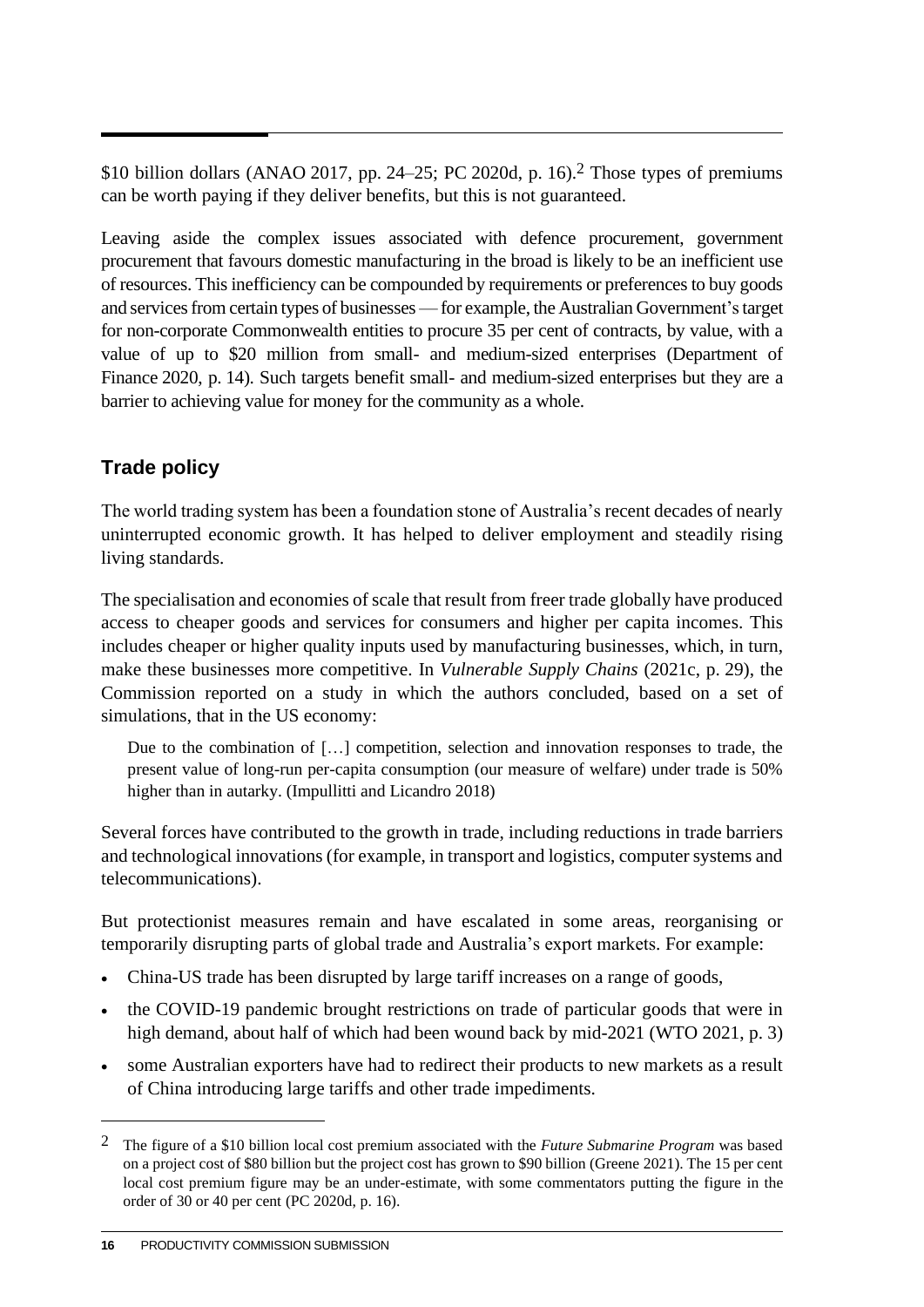Australia has progressed a number of multilateral, plurilateral and bilateral trade agreements (though negotiations slowed during the COVID-19 pandemic) and the average tariff is close to zero, but domestic policy has retreated in some areas. For example, Australia has one of the world's most active anti-dumping regimes (well above the global median) and while the number of measures enforced between 2019 and 2020 plateaued, Australia continues to implement new measures (PC 2021b, chap. 3).

Given the extensive benefits to trade, the Commission supports measures that reduce our barriers to trade and foster cooperation to reduce barriers globally. Importantly, the Commission has previously shown that Australians gain from reducing our own trade barriers, regardless of the actions of other countries (PC 2019, p. 52).

The Commission has found that the most important step for Australia and Australian manufacturers is to keep our borders open to trade and to continue working towards freer markets. This will relieve the burden protection places on efficient and productive businesses within manufacturing itself and across the rest of the economy, and give the opportunity for competitive, dynamic and innovative manufacturers to thrive (Banks 2008, pp.  $10-11$ ; PC 2019, chap. 3).

Australia could proceed by:

- unilaterally removing remaining tariffs, which are low and provide little assistance, lowering non-tariff barriers (such as burdensome licensing requirements), simplifying rules of origin and avoiding anti-dumping duties
- fostering public confidence in open markets through better consultation and engagement with the community on prospective trade agreements and on the rationale for free trade
- promoting and progressing the trade facilitation agenda globally and the Simplified Trade System initiative in Australia to reduce trade costs.

The Commission has also recommended that Australia work together with our international partners to reinvigorate the negotiation function of the World Trade Organization (WTO), to strengthen compliance with notification procedures and review and refresh the rules to handle issues relating, among other things, to state-owned enterprises, regulatory cooperation, digital trade and intellectual property (PC 2019, chap. 3). The Commission made similar observations in the *Rising Protectionism* report (2017b).

Anti-dumping has been the largest source of new trade barriers in Australia since 2009. The Commission's *Developments in Anti-Dumping Arrangements* (2016a) study found that the use of anti-dumping and countervailing measures is concentrated in several capital-intensive industries that produce mainly intermediate goods and particularly steel and other metals, paper and plastics. But the Commission's work found no compelling rationale for doing so and these arrangements make Australians as a whole worse off.

While anti-dumping duties are WTO-consistent and small in value when compared with general tariffs, their incidence is highly concentrated on a few firms. This makes their impact on the economy particularly harmful.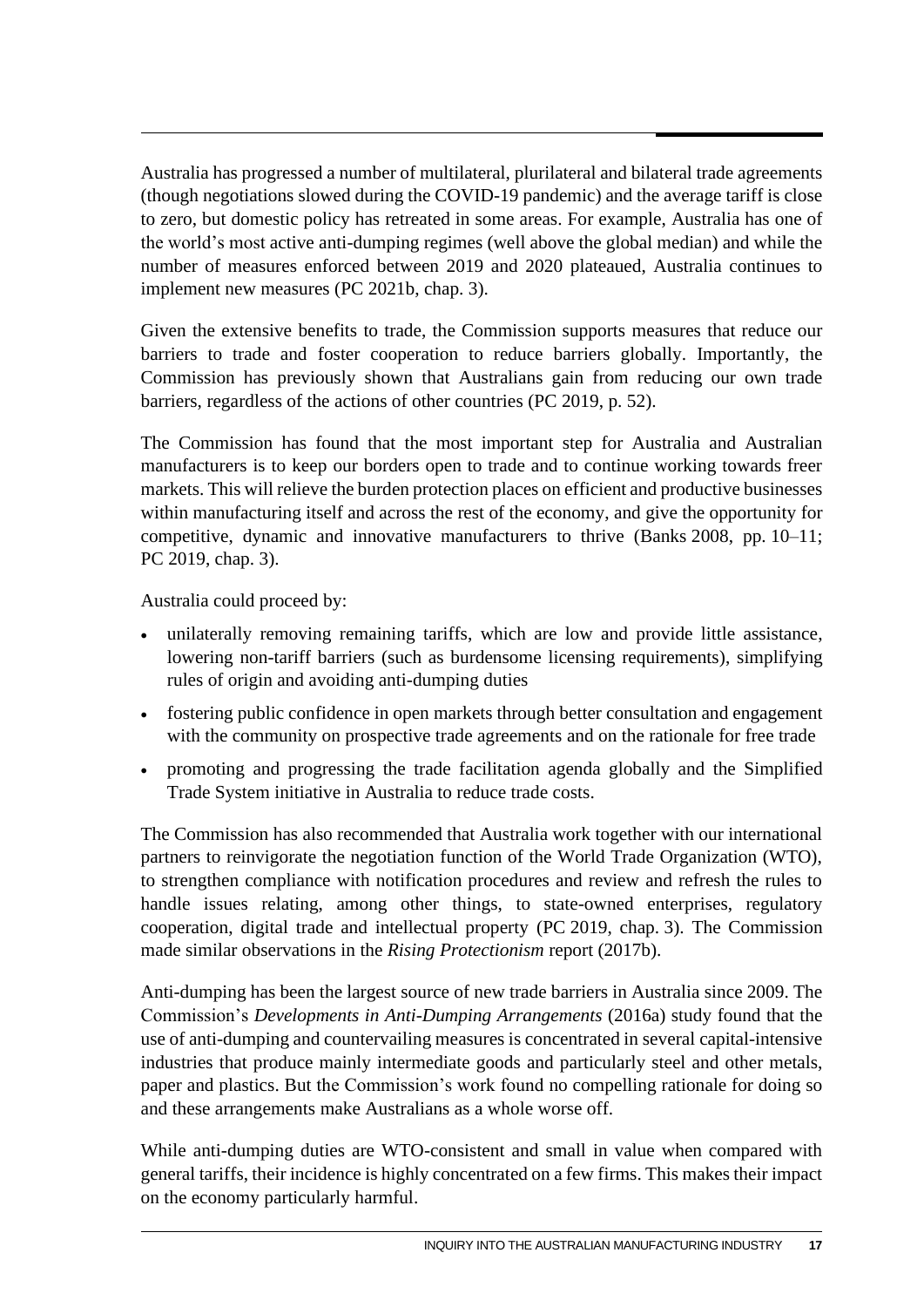The Commission recommended a serious rethink as to whether it is in Australia's interest to retain any anti-dumping measures (PC 2016a, chap. 6). The current state of affairs reflects:

- deficient policy processes
- inadequate reporting on outcomes
- limited attention to the costs of anti–dumping protection in policy evaluation and development.

For more information on trade see the Commission's annual *Trade and Assistance Review* series.

## **Skills and training**

Every sector relies on the availability of appropriately skilled workers; parts of manufacturing are especially reliant on the availability of workers with vocational education and training (VET) qualifications. A 2018 survey found that manufacturing workers accounted for 9 per cent of all workers whose highest qualification was in VET, third only behind construction (16 per cent) and health care and social assistance (13 per cent) (ABS 2020b, table 13).

The Commission recently reviewed the agreement that defines the framework for intergovernmental collaboration in the VET system, the National Agreement for Skills and Workforce Development (PC 2020b). The Agreement sets out governments' roles, policy aspirations, performance measures and reform directions for the formal VET system.

The Commission made 58 findings and recommendations which go to adequacy of the VET system and how it could be improved. Here, we focus on the areas of most relevance to the supply of skills to the manufacturing sector.

- **Informed choice in VET (chapter 6):** Matching the right person with the right training is crucial for the availability of appropriately skilled workers. The intimidating array of options in the VET system is an obstacle to that matching process. Governments, as funders and providers, have a responsibility to ensure that information on career opportunities, the performance of training providers, course quality and prices is easy to access and interpret. The YourCareer and myskills websites go some way towards filling these gaps, but information on the performance of training providers and course quality is still lacking.
- **Ensuring quality training (chapter 7):** There has been a gradual decline in employers' satisfaction and use of the VET system over the last decade. Common complaints include that programs do not teach relevant skills, are not sufficiently focused on practical skills or are out of date. Quality could be improved by unbundling assessment and teaching through independent assessments.
- **Income contingent loans (chapter 10):** The current VET Student Loans (VSL) program locks out many courses that deliver good student outcomes. To scale up workforce skills, governments should expand VSL to more Diploma and above courses and to most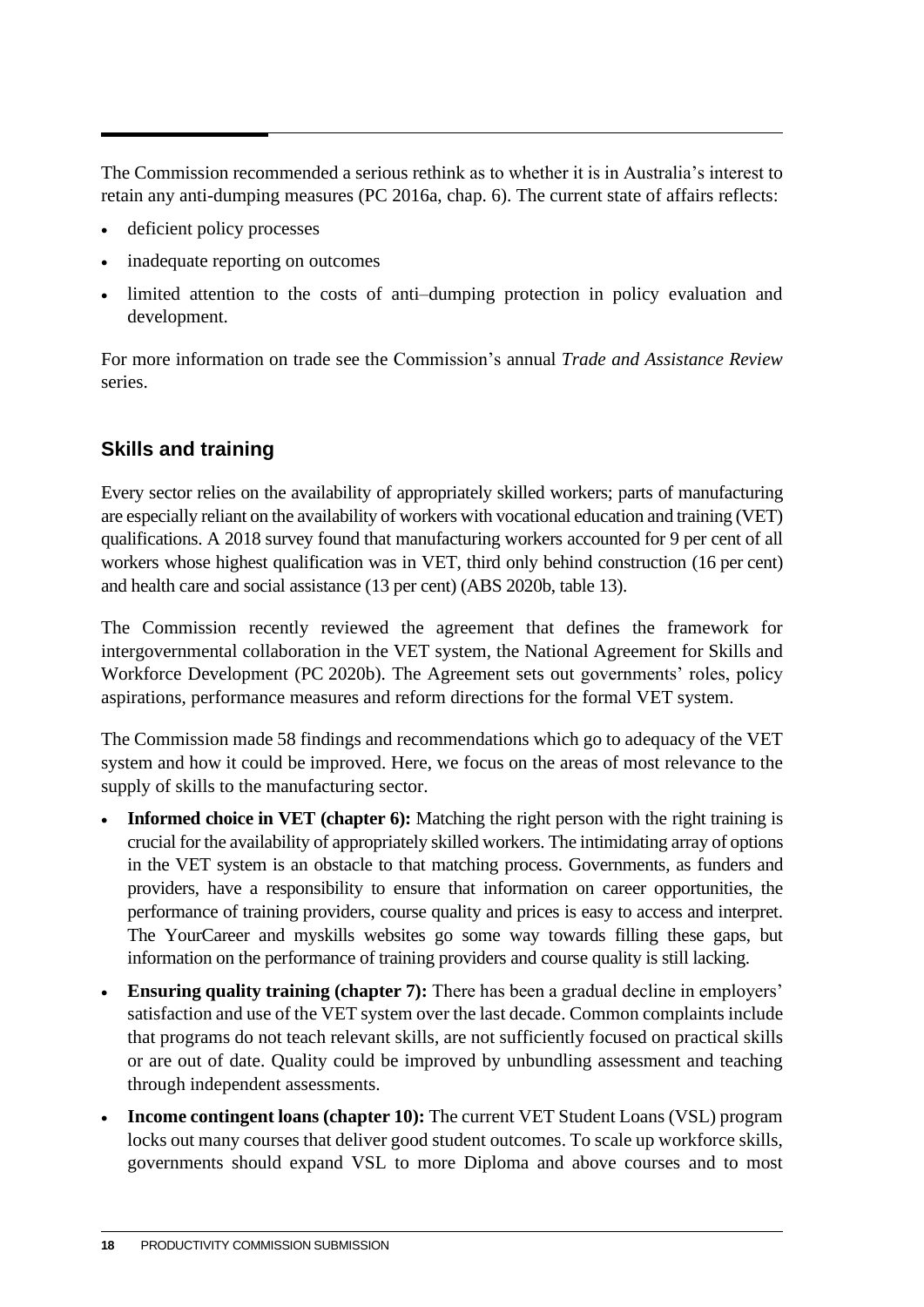Certificate IV courses. The current restrictions should be replaced with a 'blacklist' of ineligible courses that have demonstrated poor student outcomes.

- **Apprenticeships (chapter 11)**: There have been persistent skills shortages in occupations for which apprenticeships are the main pathway, driven by both low commencement and low completions. The situation could be improved through:
	- better screening of prospective apprentices
	- better apprenticeship support services
	- introducing more flexible pathways into trade occupations (including greater use of competency-based wage progression)
	- adjusting the timing of employer incentives to provide more support when the risk of cancellation is greatest.
- **Lifelong learning (chapter 13):** There are a number of obstacles to lifelong learning, making it harder for workers and firms to take advantage of new opportunities. In the VET sector, expanding income contingent VSL to more Diploma and above courses and to most Certificate IV courses (chapter 7) would remove one of those obstacles. The Commission also recommends trialling a new financing instrument for mature-age Australians reskilling and upskilling. Removing barriers to recognition of prior learning, which the Australian Government shares responsibility for, would also aid lifelong learning.

# **References and further information**

Further information is available on the Commission's website at www.pc.gov.au.

- ABS 2020a, *Australian System of National Accounts, 2019-20*, Cat. no. 5204.0, Canberra.
- —— 2020b, *Education and Work, Australia*, Cat. no. 6227.0, Canberra.
- —— 2021a, *International Investment Position, Australia: Supplementary Statistics*, Cat. no. 5352.0, Canberra.
- —— 2021b, *Labour Force Australia, Detailed, July 2021*, Cat. no. 6291.0.55.001, Canberra.
- ANAO (Australian National Audit Office) 2017, *Future Submarine - Competitive Evaluation Process*, 27 April, 48 of 2016–17, Canberra.
- Australian Government 2020, *JobMaker Plan—research and development tax incentive*, Parliament of Australia, Canberra, https://www.aph.gov.au/About\_Parliament/Parliamentary\_Departments/Parliamentary\_Library/ pubs/rp/BudgetReview202021/JobMakerResearchDevelopmentTaxIncentive (accessed 15 September 2021).
- Banks, G. 2008, *Industry Policy for A Productive Australia*, Productivity Commission Chairman's Speech, Canberra.
- —— 2010, *An Economy-Wide View: Speeches On Structural Reform*, Productivity Commission Chairman's Speech, Canberra.
- —— 2012, *Productivity Policies: the 'To Do' List*, Productivity Commission Chairman's Speech, Canberra.
- BCA (Business Council Australia) 2020, *Submission to the inquiry into Treasury Laws Amendment (Research and Development Tax Incentive) Bill 2019*, Submission 61, March.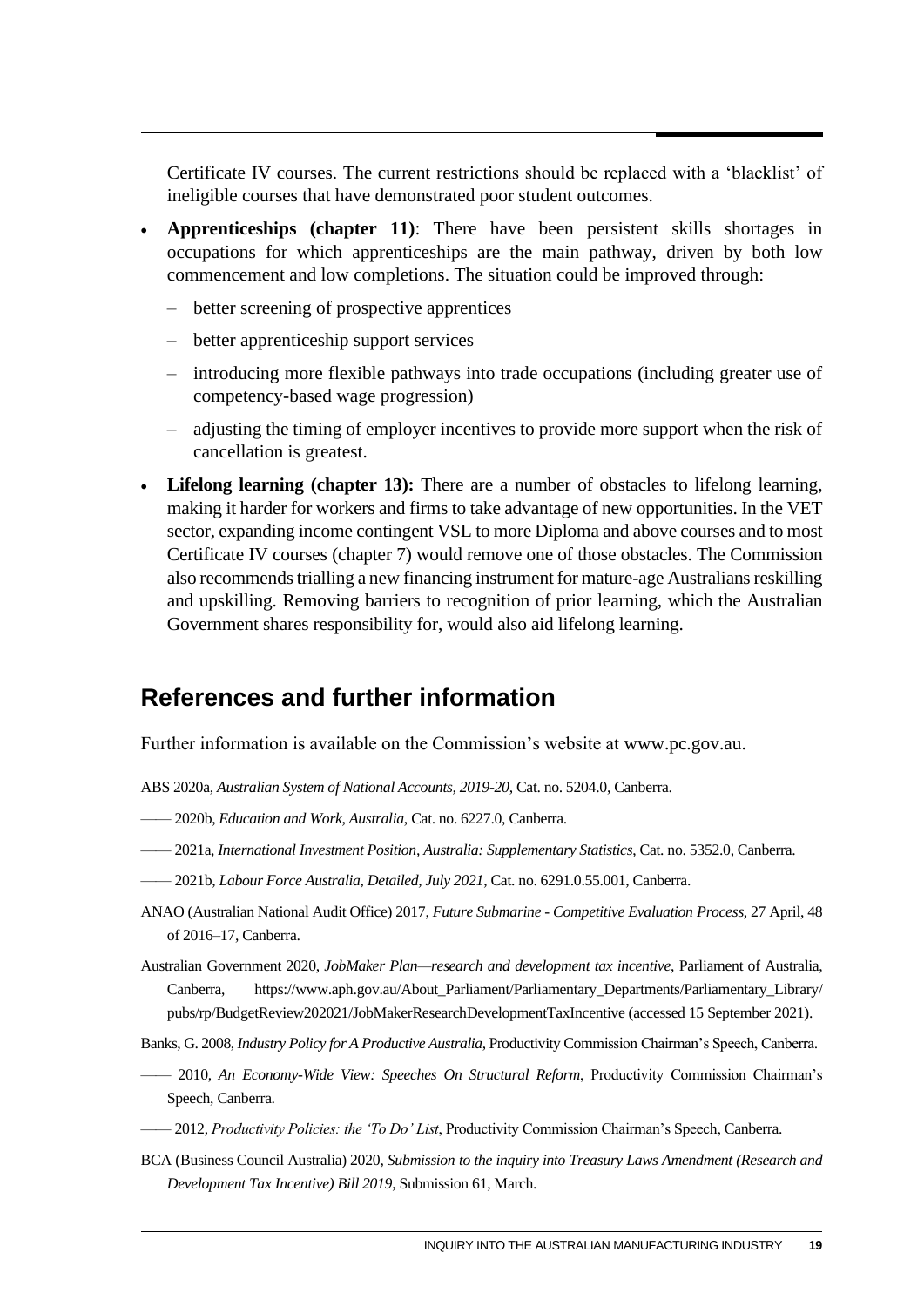Department of Finance 2020, *Commonwealth Procurement Rules: Achieving Value for Money*, Canberra.

- —— 2021, *Statistics on Australian Government Procurement Contracts*, Canberra, https://www.finance.gov.au/ government/procurement/statistics-australian-government-procurement-contracts- (accessed 9 March 2021).
- DISER (Department of Industry, Science, Energy and Resources) 2021, *Science, Research and Innovation (SRI) Budget Tables*, Canberra, https://www.industry.gov.au/data-and-publications/science-research-and-innovationsri-budget-tables (accessed 8 September 2021).
- Ferris, Finkel and Fraser 2016, *Review of the R&D Tax Incentive*, 4 April, https://www.industry.gov.au/ sites/default/files/May%202018/document/pdf/research-and-development-tax-incentive-reviewreport.pdf?acsf\_files\_redirect (accessed 8 September 2021).
- Greene, A. 2021, 'Defence looking at alternatives to French submarines in case \$90 billion program falters', *ABC News*, 2 June, https://www.abc.net.au/news/2021-06-02/defence-contingency-planning-french-submarineprogram-germans/100184644 (accessed 9 March 2021).
- Impullitti, G. and Licandro, O. 2018a, 'Quantifying the gains from trade', 29 April, https://voxeu.org/article/ quantifying-gains-trade (accessed 3 September 2021).
- IC (Industry Commission) 1998, *Submission to the Shipbuilding Industry Review*, March.
- Maslaris, A. 2020, *Treasury Laws Amendment (Research and Development Tax Incentive) Bill 2019*, Bills Digest No. 87, February, Parliament of Australia, Canberra.
- OECD 2020, *Business Innovation Statistics and Indicators*, OECD Publishing, Paris, https://www.oecd.org/innovation/inno-stats.htm (accessed 8 September 2021).
- —— 2021, *Gross Domestic Spending on R&D (indicator)*. OECD Publishing, Paris, doi: 10.1787/d8b068b4-en (accessed 6 September 2021).
- PC (Productivity Commission) 2007, *Public Support for Science & Innovation*, Research Report, Canberra.
- —— 2009, *Australia's Productivity Performance*, Submission to the House of Representatives Standing Committee on Economics, Canberra.
- —— 2014a, *Australia's Automotive Manufacturing Industry*, Report no. 70, Canberra.
- —— 2014b, *Public Infrastructure*, Report no. 71, Canberra.
- —— 2016a, *Developments in Anti-Dumping Arrangements*, Commission Research Paper, Canberra.
- —— 2016b, *Intellectual Property Arrangements*, Report no. 78, Canberra.
- —— 2016c, *Regulation of Australian Agriculture*, Report no. 79, Canberra.
- ——2017a, *An Overview of Innovation Policy, Shifting the Dial: 5 year Productivity Review*, Supporting Paper no. 12.
- —— 2017b, *Rising Protectionism: Challenges, threats and opportunities for Australia*, Commission Research Paper, Canberra.
- —— 2017c, *Shifting the Dial: 5 Year Productivity Review*, Report no. 84, Canberra.
- —— 2019, *Trade and Assistance Review 2017-18*, Annual Report Series, Canberra.
- —— 2020a, *Foreign Investment in Australia*, Commission Research Paper, Canberra.
- —— 2020b, *National Agreement for Skills and Workforce Development Review*, Study Report, Canberra.
- —— 2020c, *National Transport Regulatory Reform*, Report no. 94, Canberra.